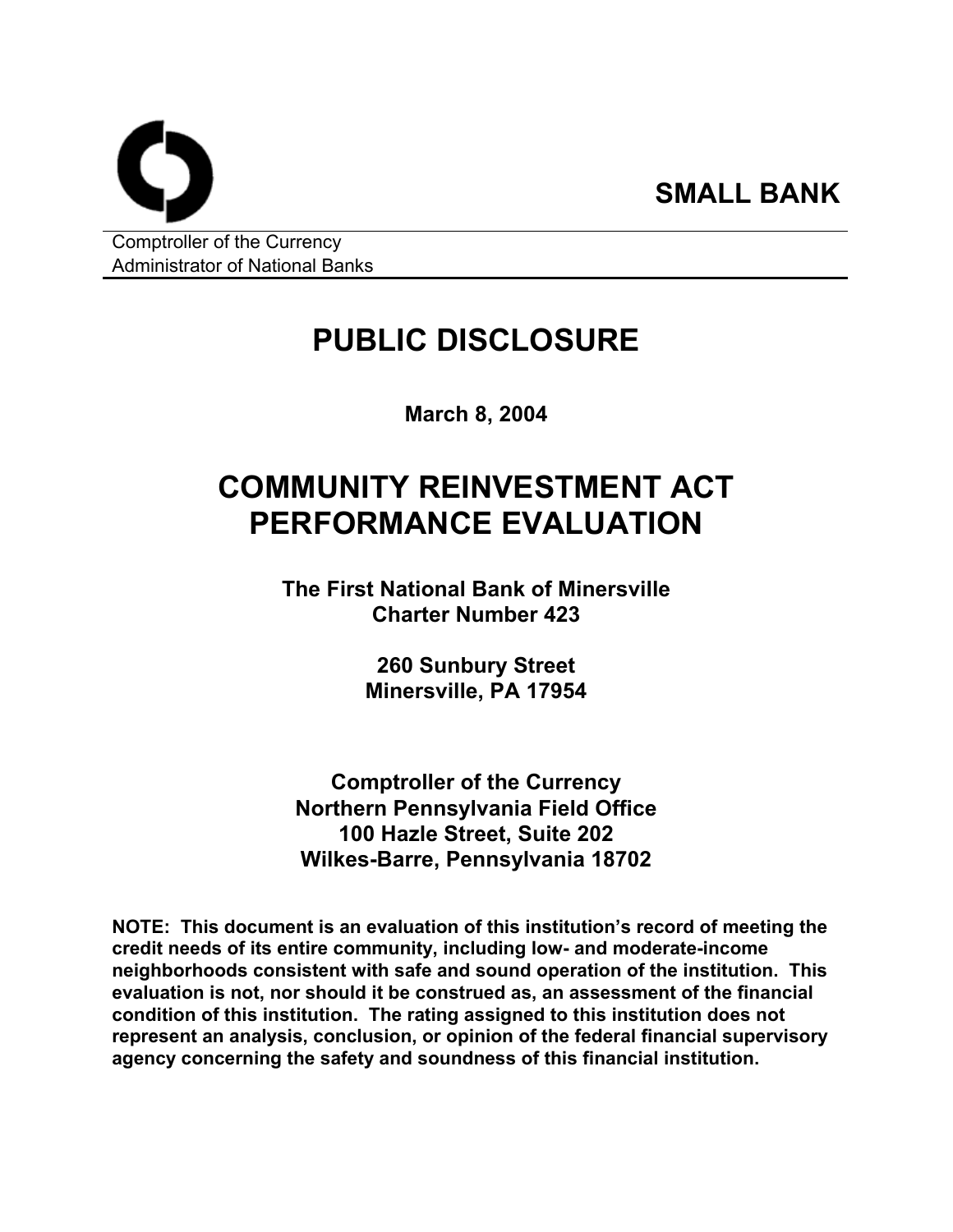# **INSTITUTION'S CRA RATING: This institution is rated Satisfactory.**

The primary factors supporting the bank's overall rating include:

- A substantial majority of the home purchase and home refinance mortgages were originated within the bank's assessment area.
- The average loan to deposit ratio is 60% and is reasonable, given the above average deposit growth and stable loan growth during the assessment period.
- The geographic distribution of home purchase and home refinance loans meets the standards for a satisfactory dispersion throughout the assessment area when performance context issues are considered.
- Lending to borrowers of different incomes meets the standards for satisfactory distribution when performance context issues are considered.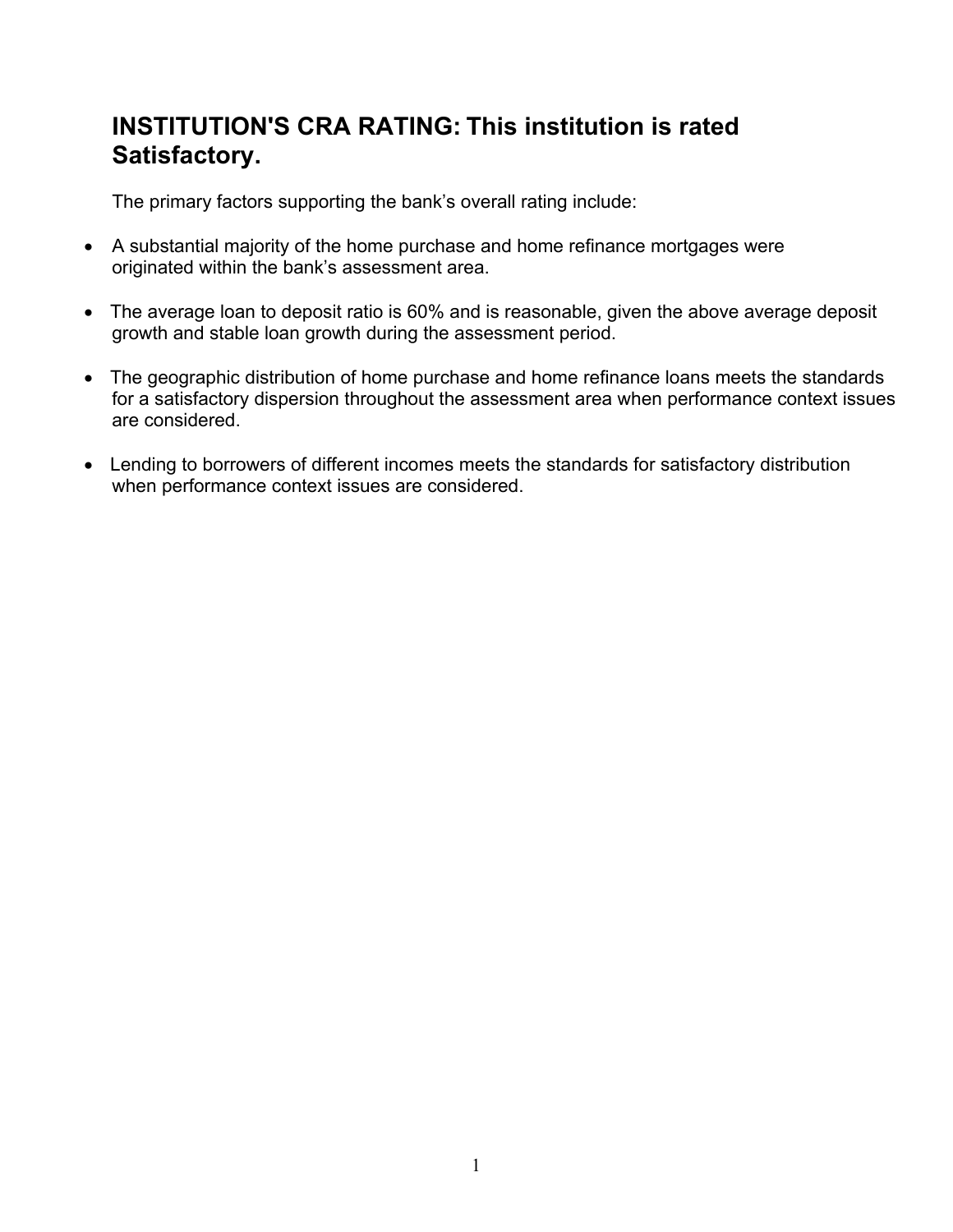# **DESCRIPTION OF INSTITUTION**

The First National Bank of Minersville (FNBM) is an \$83 million financial institution located in Northeastern Pennsylvania in the borough of Minersville. It is a subsidiary of FNBM Financial Corporation, a one-bank holding company. The bank has no operating subsidiaries. The bank operates one full service office and one automated teller machine in Schuylkill County.

At December 31, 2003 FNBM reported net loans of \$33 million and total deposits of \$71 million. Major loan products include fixed rate residential mortgages, small business loans, and consumer installment loans. The loan portfolio represents 41% of total assets. The breakdown of the loan portfolio at December 31, 2003 was as follows: residential real estate 64%, commercial loans 22%, and installment loans 14%.

FNBM's lending philosophy is conservative. The bank is very community-oriented. The bank maintains paper-based Fair Housing Home Loan Data System (FHHLDS) records to track home mortgage applications for purchase, construction, and refinanced mortgages. Review of the FHHLDS reports since the previous CRA examination noted a low turndown/withdrawal rate for mortgage-related loans.

FNBM operates only in a non-MSA and therefore the bank is not subject to the reporting requirements of the Home Mortgage Disclosure Act (HMDA). After discussions with bank personnel and a review of financial information, we determined that home mortgages were FNBM's primary lending product. For sampling purposes, we reviewed the bank's monthly Home Loan Activity reports for loan originations from July 1, 1999 through December 31, 2003. The lending test focused on the bank's primary lending products. A review of originated loans determined that the bank originates primarily home purchase and home refinanced mortgages. Our sample was more heavily weighted in the years 2001, 2002, and 2003 in accordance with the OCC's guidance for preparing Public Evaluations for small banks. Sampling guidelines require a minimum of at least 20 originations per primary product within the AA. Our sample consisted of 29 refinanced and 20 home purchased mortgages.

The evaluation period for this examination is from July 1, 1999 through December 31, 2003. The bank's last CRA rating of Satisfactory was as of June 30, 1999.

# **DESCRIPTION OF ASSESSMENT AREA**

FNBM's assessment area (AA) meets the requirements of the regulation and does not arbitrarily exclude low- or moderate-income geographies. The bank's AA includes all of the block-numbering areas (BNAs) in Schuylkill County. There are no low-income BNAs in the AA. The population of the AA is 150,336. The median housing value in the area is \$64,163 according to the 2000 Census data, an increase since 1990 when the median housing cost was \$41,887. The updated non-MSA median family income for the assessment area is \$47,400 for Census 2000 and \$41,100 for Census 1990.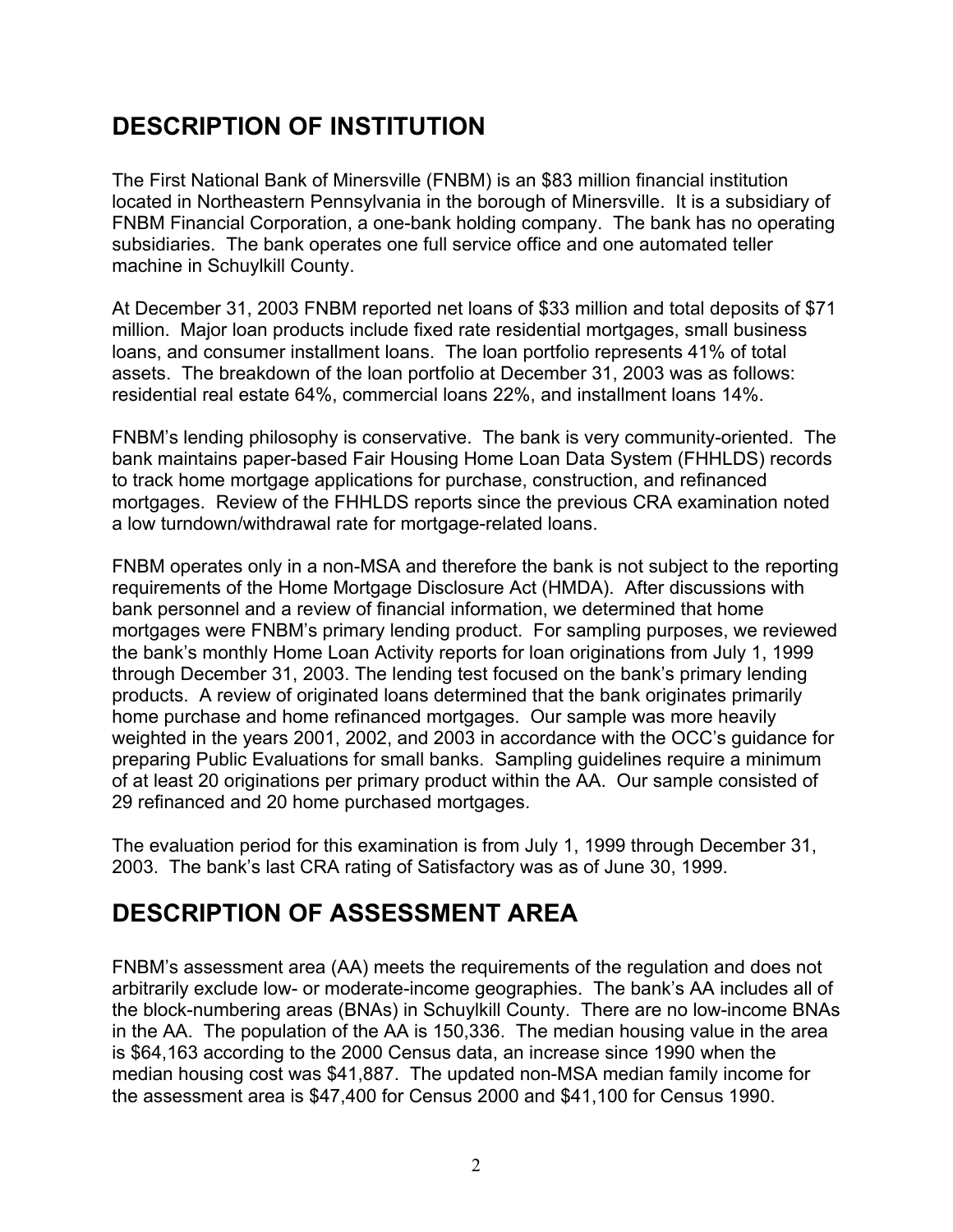As of December 2003, the unemployment rate for Schuylkill County is 6.4%. This is above the state average of 5.6%. The major employers in Schuylkill County are the state government, JE Morgan Knitting Mills, Alcoa Extrusions Inc., Good Samaritan Hospital, and Pottsville Hospital. Major banking competitors in the area include Minersville Safe Deposit Bank, which is a similarly sized local community bank, and branches of Union Bank, Sovereign Bank, Wachovia Bank, N.A., and M&T Bank.

According to the June 30, 2003 FDIC Summary of Deposits Market Share Report, FNBM ranked seventh out of eighteen institutions in Schuylkill County, with a 3.94% market share of deposits. Wachovia Bank N.A. ranked first with twelve offices and a 19.85% market share. It should be noted that the FNBM shows no out-of-market deposits.

The bank is not subject to the reporting requirements of the HMDA. However, market share data for all institutions in the AA that report HMDA data shows that, for 2001, there were a total of 117 lenders competing for home purchase loans, with market shares ranging from 0.01% to 11.23%. For the same year, market share data shows a total of 147 lenders competing for home refinance loans, with market shares ranging from 0.01% to 13.85%. Comparing FNBM loan originations in 2001 to these lenders, FNBM would have ranked 19 (out of 117) for home purchase loans in the AA and ranked 24 (out of 148) for home refinances in the AA.

FNBM has not originated any community development loans during the assessment period.

### **Community Contact**

Credit needs of the community were determined during this examination by contacting the Housing Authority for Schuylkill County, a division of the agency for Housing and Urban Development (HUD). The contact is responsible for assisting low- and moderateincome individuals with obtaining rental housing and/or rent subsidies. HUD provides all financing for the Housing Authority. The contact indicated that the primary concern within the community is the high unemployment rate. No identifiable credit needs in the community are going unmet.

Currently, there is a sufficient supply of housing for low- and moderate-income individuals. In addition to the Housing Authority, two additional developments (Heritage Hills and Heritage Heights) provide housing for elderly and low-income individuals in the Minersville area. Both are privately-owned and -operated.

The contact indicated that the prospects for additional employment opportunities in the area are strong. A distribution center for Wegmans and Wal-Mart is being constructed on I-81, which is expected to provide a significant number of hourly, unskilled positions.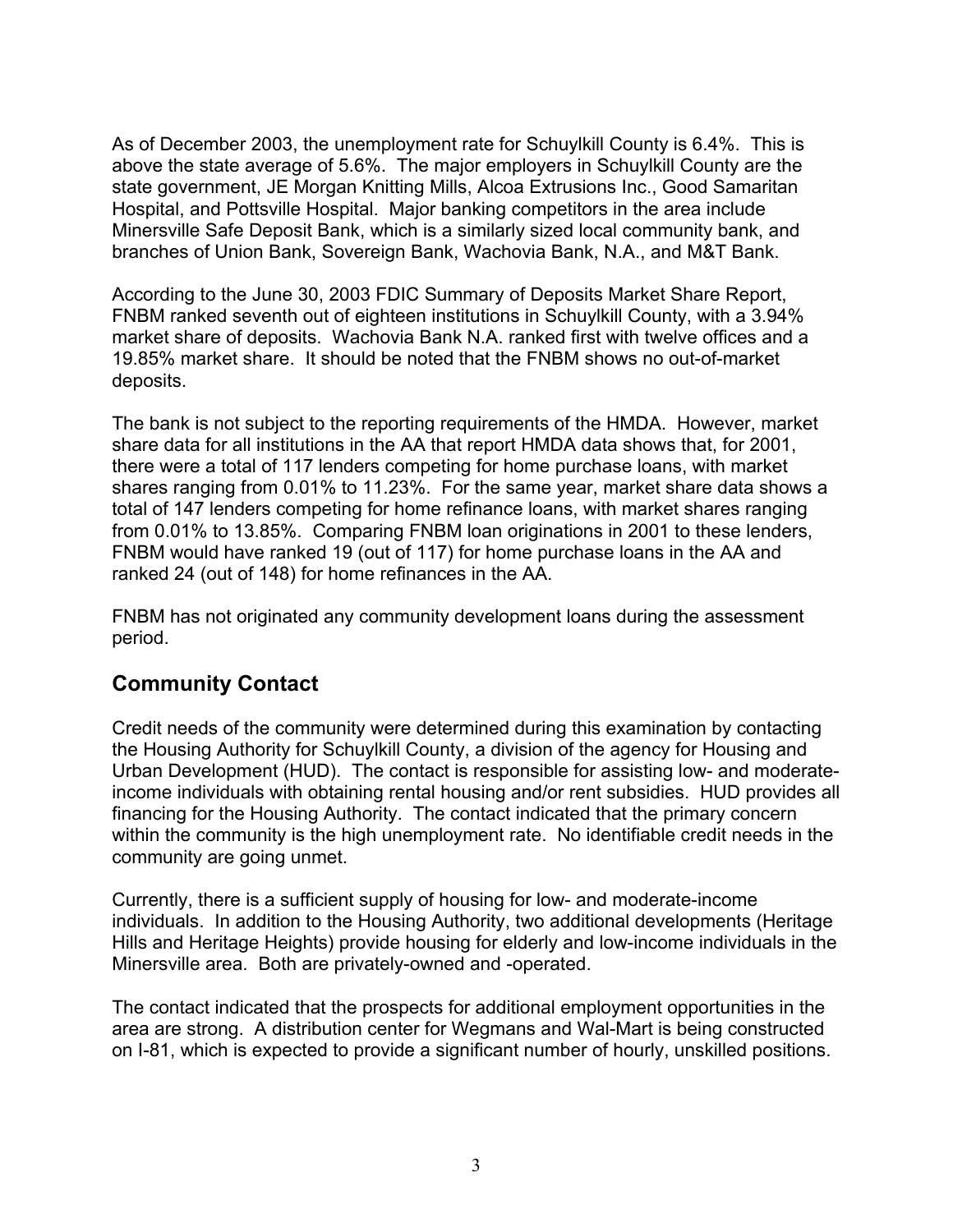# **CONCLUSIONS ABOUT PERFORMANCE CRITERIA**

#### **Loan-to-Deposit Ratio**

The loan-to-deposit (LTD) ratio meets the standard for satisfactory performance. FNBM's average LTD ratio since the previous Community Reinvestment Act evaluation is 60%, compared to the national peer average of 70%. FNBM's LTD ratio has declined since the last CRA examination. During the assessment period the bank's LTD ratio ranged from 67% to a low of 47% at December 31, 2003.

The reason for the downward trend in the LTD ratio is extraordinary growth in deposits while the volume of loans remained relatively stable. During the assessment period deposits increased 53%, while the loan volume only increased 5%. The deposit growth was due to local customers seeking refuge from the plummeting stock market. As individuals exited the market they looked for a safe haven to deposit the proceeds. Thus, the bank's deposit base grew at an inordinate pace and the volume of loans only increased modestly.

#### **Lending in Assessment Area**

FNBM exceeds the standard for satisfactory performance for lending in the AA. A majority of the home purchase and refinancing loans originated during the evaluation period were within the AA. An analysis of the sample data disclosed that 97% of home purchase mortgages by number of loans originated and 100% of refinanced mortgages by number of loans originated are in the AA.

### **Lending to Borrowers of Different Incomes**

FNBM's lending to borrowers of different incomes meets the standards for satisfactory performance. The bank's performance relates to home purchase and home refinance mortgages as compared to the demographics of the AA for 1990 and 2000 Census data.

For both home purchase and home refinance mortgages, loans sampled from July 1, 1999 through December 31, 2002 were compared to 1990 Census data, and loans sampled from January 1, 2003 through December 31, 2003 were compared to 2000 Census data. Comparisons of data were performed in accordance with the OCC's Census 2000 transitional guidance. Please refer to the charts below that summarize the data.

### **1990 U.S. Census Data – Sample data 7/1/1999 through 12/31/2002**

The sample, when compared to the 1990 Census data, indicated that the level of home purchase mortgage loans and home refinanced mortgage loans originated to lowincome borrowers in the AA is below the percentage of low-income families for the AA.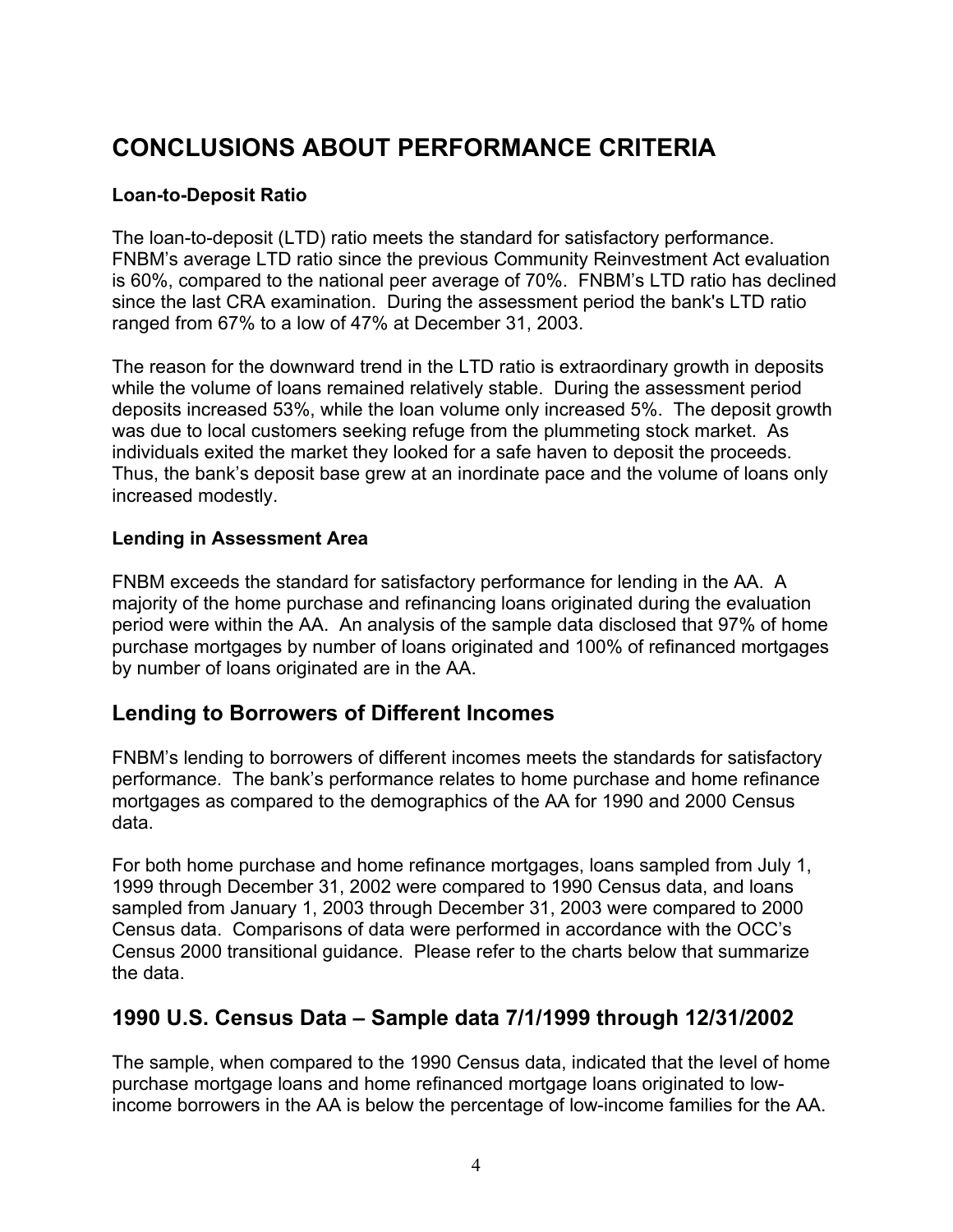Home ownership is difficult for low-income individuals because of the high level of poverty; 12% of the households are below poverty level according to 1990 Census data.

The level of lending to moderate-income borrowers for home purchase mortgages is similar to the level of moderate-income families for the AA. The level of lending to moderate-income borrowers for home refinanced mortgages exceeds the level of moderate-income families for the AA.

### **2000 U.S. Census Data – Sample data 1/1/2003 through 12/31/2003**

The sample, when compared to the 2000 Census data, indicated that the level of home purchase mortgage loans and home refinance mortgage loans originated to low-income borrowers in the AA is below the percentage of low-income families for the AA. Home ownership is difficult for low-income individuals because of the high poverty level; 10% of the households are below poverty level, according to 2000 Census data. Homeownership became increasingly difficult with the passage of time. The 1990 Census data reveals a median housing cost of \$41,887 while the 2000 Census data reveals a median housing cost of \$64,163, an increase of 53%. For the 1990 Census a low-income individual earned a maximum of \$20,550, while for the 2000 Census a lowincome person earned a maximum of \$24,700, an increase of only 20%. Therefore, while the overall poverty rate declined, median housing costs increased rapidly, putting housing further out of reach for a low-income individual.

The level of lending to moderate-income borrowers for home purchase mortgages exceeds the level of moderate-income families for the AA. The level of lending to moderate-income borrowers for home refinance mortgages is below the level of moderate-income families for the AA.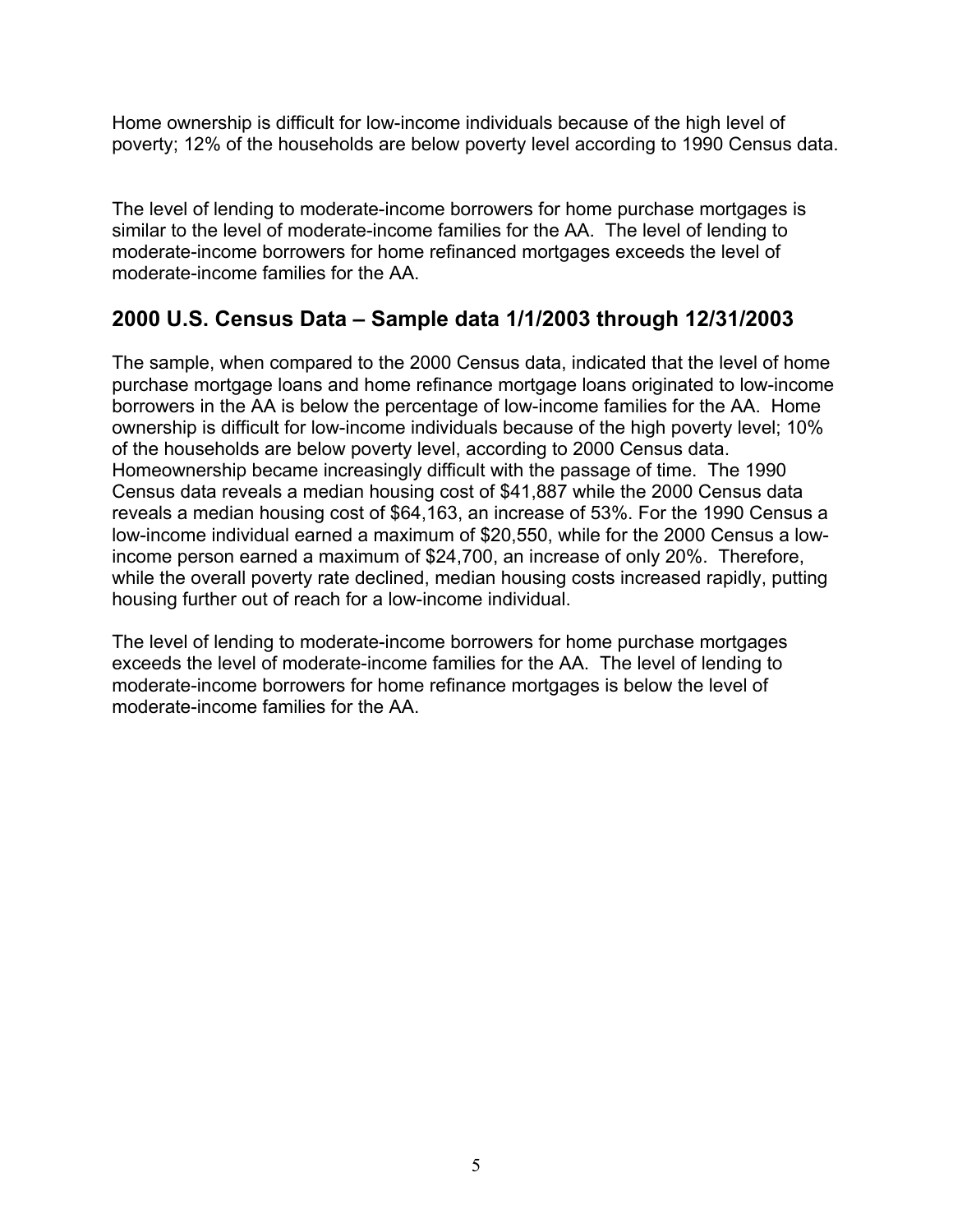#### **Borrower Distribution Charts**

| 1990 Borrower Distribution of Home Refinanced<br><b>Mortgages</b> |               |                 |                      | 1990 Borrower Distribution of Home Purchased<br><b>Mortgages</b> |                                                       |                        |                |                 |                      |                       |                                                       |
|-------------------------------------------------------------------|---------------|-----------------|----------------------|------------------------------------------------------------------|-------------------------------------------------------|------------------------|----------------|-----------------|----------------------|-----------------------|-------------------------------------------------------|
| <b>Income</b><br>Level                                            | # of<br>Loans | $%$ of<br>Loans | \$ (000)<br>of Loans | $%$ of \$<br>of Loans                                            | <b>Income</b><br>level of<br><b>Families</b><br>in AA | <b>Income</b><br>Level | # of<br>Loans  | $%$ of<br>Loans | \$ (000)<br>of Loans | $%$ of \$<br>of Loans | <b>Income</b><br>level of<br><b>Families</b><br>in AA |
| Low                                                               | 0             | 0%              | \$0                  | $0\%$                                                            | 18%                                                   | Low                    | 2              | 12%             | \$66                 | 8%                    | 18%                                                   |
| Moderate                                                          | 3             | 38%             | \$157                | 18%                                                              | 19%                                                   | Moderate               | 3              | 17%             | \$82                 | 9%                    | 19%                                                   |
|                                                                   |               |                 |                      |                                                                  |                                                       | <b>Middle</b>          | $\overline{4}$ | 24%             | \$123                | 14%                   | 25%                                                   |
| Middle                                                            | 2             | 25%             | \$96                 | 11%                                                              | 25%                                                   | Upper                  | ⇁              | 41%             | \$528                | 60%                   | 38%                                                   |
| <b>Upper</b>                                                      | 3             | 37%             | \$635                | 71%                                                              | 38%                                                   | <b>NA</b>              |                | 6%              | \$77                 | 9%                    | $0\%$                                                 |
| <b>Total</b>                                                      | 8             | 100%            | \$888                | 100%                                                             | 100%                                                  | <b>Total</b>           | 17             | 100%            | \$876                | 100%                  | 100%                                                  |

| 2000 Borrower Distribution of Home Refinance<br><b>Mortgages</b> |               |               |                      |                          |                                                |  |  |
|------------------------------------------------------------------|---------------|---------------|----------------------|--------------------------|------------------------------------------------|--|--|
| Income<br>Level                                                  | # of<br>Loans | % of<br>Loans | \$ (000)<br>of Loans | $%$ of \$<br>οf<br>Loans | Income<br>level of<br><b>Families</b><br>in AA |  |  |
| Low                                                              | 1             | 5%            | \$24                 | 1%                       | 17%                                            |  |  |
| <b>Moderate</b>                                                  | $\Omega$      | $0\%$         | \$0                  | $0\%$                    | 20%                                            |  |  |
| <b>Middle</b>                                                    | 5             | 24%           | \$397                | 20%                      | 24%                                            |  |  |
| Upper                                                            | 15            | 71%           | \$1,521              | 79%                      | 39%                                            |  |  |
| Total                                                            | 21            | 100%          | \$1,942              | 100%                     | 100%                                           |  |  |

| 2000 Borrower Distribution of<br><b>Home Purchased Mortgages</b> |               |                 |                      |                       |                                                       |  |  |
|------------------------------------------------------------------|---------------|-----------------|----------------------|-----------------------|-------------------------------------------------------|--|--|
| <b>Income</b><br>Level                                           | # of<br>Loans | $%$ of<br>Loans | \$ (000)<br>of Loans | $%$ of \$<br>of Loans | <b>Income</b><br>level of<br><b>Families</b><br>in AA |  |  |
| Low                                                              | 0             | $0\%$           | \$0                  | $0\%$                 | 17%                                                   |  |  |
| <b>Moderate</b>                                                  | 5             | 39%             |                      | 31%                   | 20%                                                   |  |  |
| <b>Middle</b>                                                    | 4             | 31%             | \$113                | 14%                   | 24%                                                   |  |  |
| Upper                                                            | 4             | 30%             | \$429                | 55%                   | 39%                                                   |  |  |
| Total                                                            | 13            | 100%            | \$791                | 100%                  | 100%                                                  |  |  |